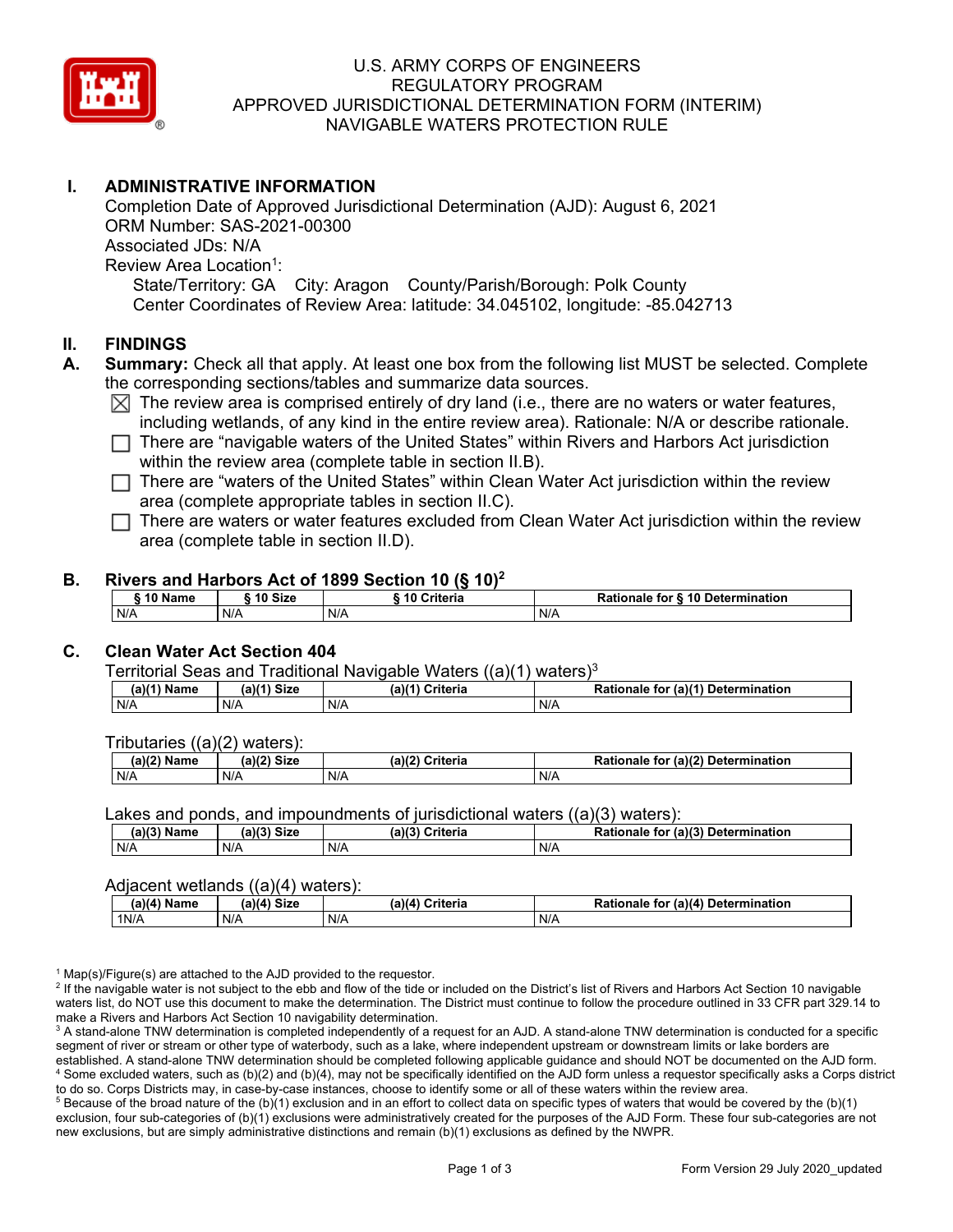

## U.S. ARMY CORPS OF ENGINEERS REGULATORY PROGRAM APPROVED JURISDICTIONAL DETERMINATION FORM (INTERIM) NAVIGABLE WATERS PROTECTION RULE

# **D. Excluded Waters or Features**

| Excluded waters $((b)(1) -$<br>$-(b)(12))$ <sup>4</sup> |                       |            |                                              |  |
|---------------------------------------------------------|-----------------------|------------|----------------------------------------------|--|
| <b>Exclusion Name</b>                                   | <b>Exclusion Size</b> | Exclusion' | <b>Rationale for Exclusion Determination</b> |  |
| N/A                                                     | N/A                   | N/A        | N/A                                          |  |

# **III. SUPPORTING INFORMATION**

- **A. Select/enter all resources** that were used to aid in this determination and attach data/maps to this document and/or references/citations in the administrative record, as appropriate.
	- **\_X\_** Information submitted by, or on behalf of, the applicant/consultant: *Energy Storage AJD request, PDF pages 1-2, Cover Letter with Delineation Report, dated April 15, 2021; PDF page 6, Figure 2: Existing Conditions Map, dated September 29, 2021; PDF page 14, FEMA Flood Hazard Layer FIRMette Map, received April 16, 2021; PDF page 16, Figure 6: Accumulated Precipitation (WETS Table), received April 16, 2021.*  This information *(is/is not/is and is not)* sufficient for purposes of this AJD. Rationale: *N/A or describe rationale for insufficiency (including partial insufficiency).*  **\_\_\_** Data sheets prepared by the Corps: *Title(s) and/or date(s).*
	- **\_x\_** Photographs: *aerial and site photographs: Energy Storage AJD request, PDF page 21, Appendix B: Site Photographs, Photographs 1-2, received April 16, 2021. Google Earth aerials reviewed on August 6, 2021, dates: February 1993, January 1999, April 2004, November 2005, September 2006, December 2007, April 2008, September 2009, November 2012, November 2015, March 2017, April 2018, and November 2019.*
	- **\_\_\_** Corps Site visit(s) conducted on: *N/A*
	- **\_\_\_** Previous Jurisdictional Determinations (AJDs or PJD): N/A
	- **\_x\_** Antecedent Precipitation Tool: *provide detailed discussion in Section III.B.*
	- **\_x\_** USDA NRCS Soil Survey: *Energy Storage AJD request, PDF pages 10-12, received April 16, 2021.*
	- **\_x\_** USFWS NWI maps: *Energy Storage AJD request, PDF page 8, NWI Map, received April 16, 2021.*
	- **\_x\_** USGS topographic maps: *Energy Storage AJD request, PDF page 4, Figure 1: Site Location Map, 7.5 MIN USGS Topographic Quad, dated September 29, 2020.*

| Data Source (select)       | Name and/or date and other relevant information |
|----------------------------|-------------------------------------------------|
| <b>USGS Sources</b>        | <b>StreamStats</b>                              |
| <b>USDA Sources</b>        | $N/A$ .                                         |
| NOAA Sources               | N/A.                                            |
| <b>USACE Sources</b>       | $N/A$ .                                         |
| State/Local/Tribal Sources | N/A.                                            |
| Other Sources              | N/A.                                            |

### **Other data sources used to aid in this determination:**

 $1$  Map(s)/Figure(s) are attached to the AJD provided to the requestor.

<sup>2</sup> If the navigable water is not subject to the ebb and flow of the tide or included on the District's list of Rivers and Harbors Act Section 10 navigable waters list, do NOT use this document to make the determination. The District must continue to follow the procedure outlined in 33 CFR part 329.14 to make a Rivers and Harbors Act Section 10 navigability determination.

 $^3$  A stand-alone TNW determination is completed independently of a request for an AJD. A stand-alone TNW determination is conducted for a specific segment of river or stream or other type of waterbody, such as a lake, where independent upstream or downstream limits or lake borders are established. A stand-alone TNW determination should be completed following applicable guidance and should NOT be documented on the AJD form. 4 Some excluded waters, such as (b)(2) and (b)(4), may not be specifically identified on the AJD form unless a requestor specifically asks a Corps district to do so. Corps Districts may, in case-by-case instances, choose to identify some or all of these waters within the review area.

 $^5$  Because of the broad nature of the (b)(1) exclusion and in an effort to collect data on specific types of waters that would be covered by the (b)(1) exclusion, four sub-categories of (b)(1) exclusions were administratively created for the purposes of the AJD Form. These four sub-categories are not new exclusions, but are simply administrative distinctions and remain (b)(1) exclusions as defined by the NWPR.